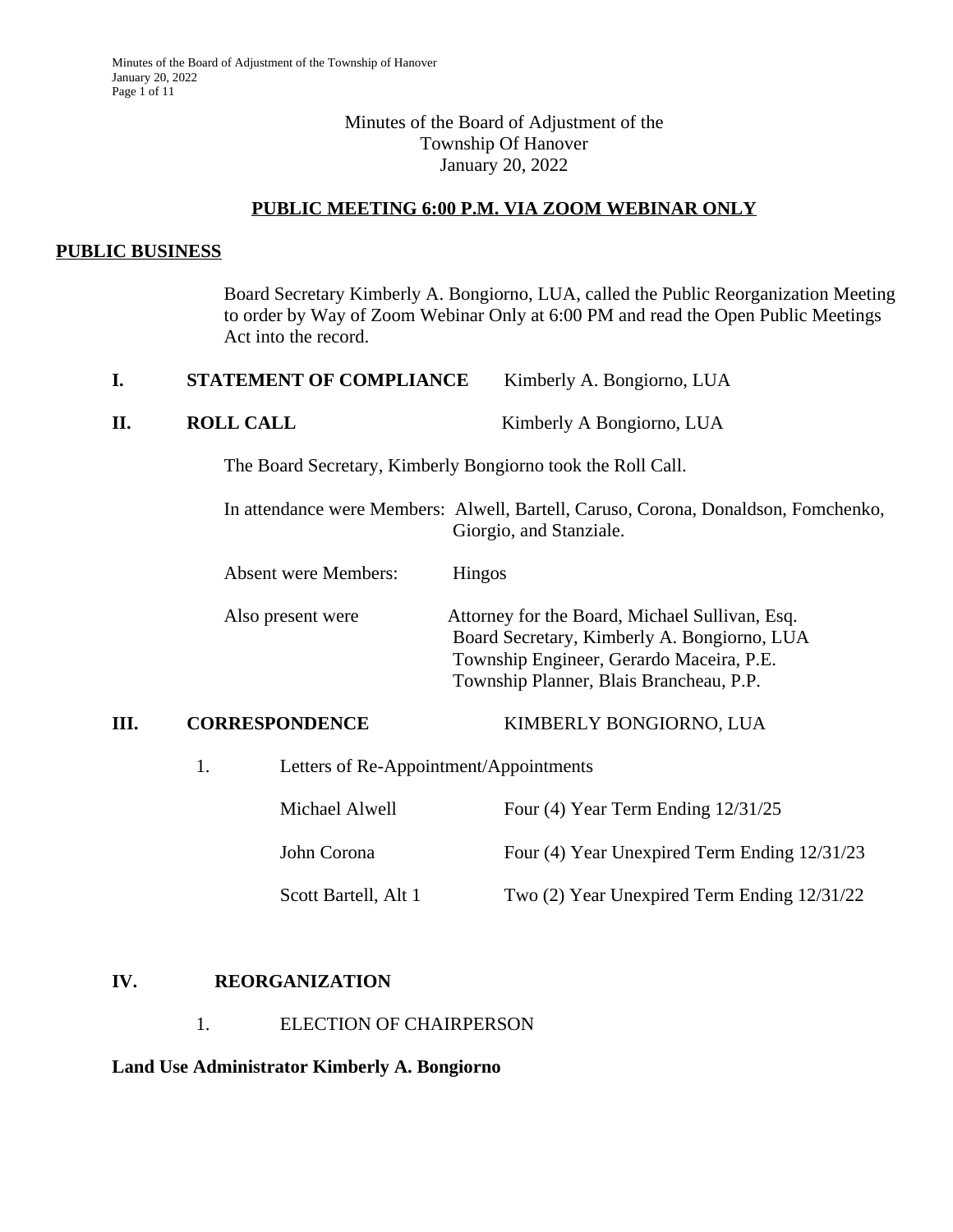Minutes of the Board of Adjustment of the Township of Hanover January 20, 2022 Page 2 of 11

- Called for nominations of Chairperson.
- Member Fomchenko nominated Mr. Benjamin Stanziale for Chairperson for the Board of Adjustment for the year 2022.
- No other nominations were offered, and nominations were closed.

A motion to approve the nomination of Mr. Stanziale as elected Chairperson for the Board of Adjustment for the year 2022 and it was moved by Member Fomchenko and seconded by Member Caruso.

Members Corona, Caruso, Fomchenko, Giorgio, Bartell, and Alwell, voted in favor of approving the nomination of Mr. Stanziale as elected Chairperson of the Board of Adjustment for the year 2022.

Mr. Stanziale abstained his vote.

## 2. ELECTION OF VICE-CHAIRPERSON

#### **Chairman Stanziale**

- Called for nominations of Vice-Chairperson.
- Member Fomchenko nominated Mr. Alwell for Vice-Chairperson for the Board of Adjustment for the year 2022.
- No other nominations were offered, and nominations were closed.

A motion to approve the nomination of Mr. Alwell as Vice-Chairperson of the Borad of Adjustment for the year 2022 was moved by Member Fomchenko and seconded by Member Caruso.

Members Corona, Caruso, Fomchenko, Giorgio, Bartell, and Chairman Stanziale voted in favor of approving the nomination of Mr. Alwell and Vice-Chairperson of the Board of Adjustment for the year 2022.

Mr. Alwell abstained his vote.

- 3. RESOLUTIONS
	- a. Designation of Official Newspaper
	- b. Designation of Board Attorney
	- c. Appointment of Board Secretary
	- d. Adoption of Schedule of Meeting Dates for the Year 2022
	- e. Membership in the NJ Federation of Planning Officials for the Year 2022
	- f. Designation of Completeness Official

#### **Attorney for the Board, Michael Sullivan, Esq.**

- Announced the resolutions. Identified the Official Newspapers as The Daily Record, Star Ledger, and Hanover Eagle, The Board Attorney as Michael Sullivan, Esq., The Board Secretary, as Kimberly A. Bongiorno, LUA, the meeting dates are the first Tuesday and third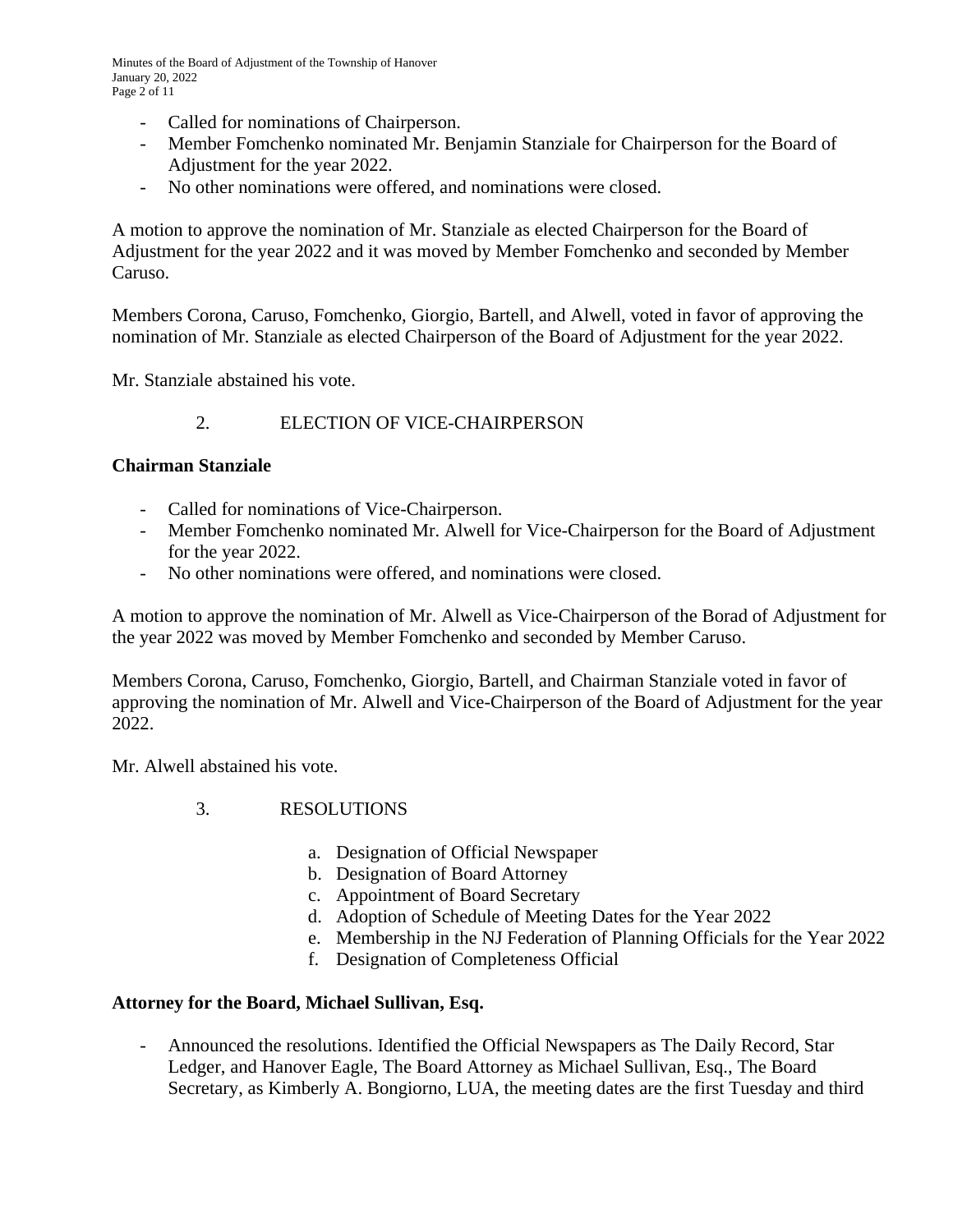Thursday of every month, to be held via Zoom, the Board will have full membership of Planning Officials for the year 2022 and Completeness determinations will be made by Kimberly A. Bongiorno, LUA, Blais Brancheau, PP and Gerardo Maceira, PE.

A motion to approve the resolutions as noted was moved by Member Fomchenko and seconded by Member Alwell.

Members Corona, Caruso, Fomchenko, Giorgio, Bartell, Alwell, and Chairman Stanziale voted in favor of approving the resolutions as noted.

# **REGULAR MEETING OF THE BOARD OF ADJUSTMENT CALLED TO ORDER**

Chairman Stanziale called the Regular meeting to order.

# **VI. RESOLUTION TO BE MEMORIALIZED**

| 1) | <b>CASE NO.</b>        | 1689-R2                              |
|----|------------------------|--------------------------------------|
|    | <b>APPLICANT/OWNER</b> | SETTIMO & THE THREE MUSKETEERS, INC. |
|    | <b>LOCATION:</b>       | 64 SOUTH JEFFERSON RD., WHIPPANY     |
|    | <b>BLOCK: 2602</b>     | ZONE: I<br><b>LOTS:</b> 1.01, 6 & 12 |

Applicant is sough "C" & "D" Variance relief. The applicant had previously been granted site plan and variance approvals for the construction of a new E&S warehouse and distribution building back in 2009. The project was never constructed. The applicant is now seeking preliminary and final major site plan approvals for the development of an approximately 72,553 SF warehouse/distribution building on the subject property and other modifications, including a reduction in the square footage of the existing Building B and the removal of existing Building C. The total proposed square footage, if approved will be approximately 125,602 SF. The current plan differs from the project previously approved by the board in 2009. Application approved with conditions December 7, 2021.

There were no questions, comments or corrections offered by Board Members.

A motion to approve the resolution as written was moved by Member Fomchenko and seconded by Member Alwell.

Members Corona, Caruso, Fomchenko, Giorgio, and Alwell voted in favor of approving the resolution as written.

## **VII. MINUTES** DECEMBER 7, 2021

There were no questions, comments or corrections offered by Board Members.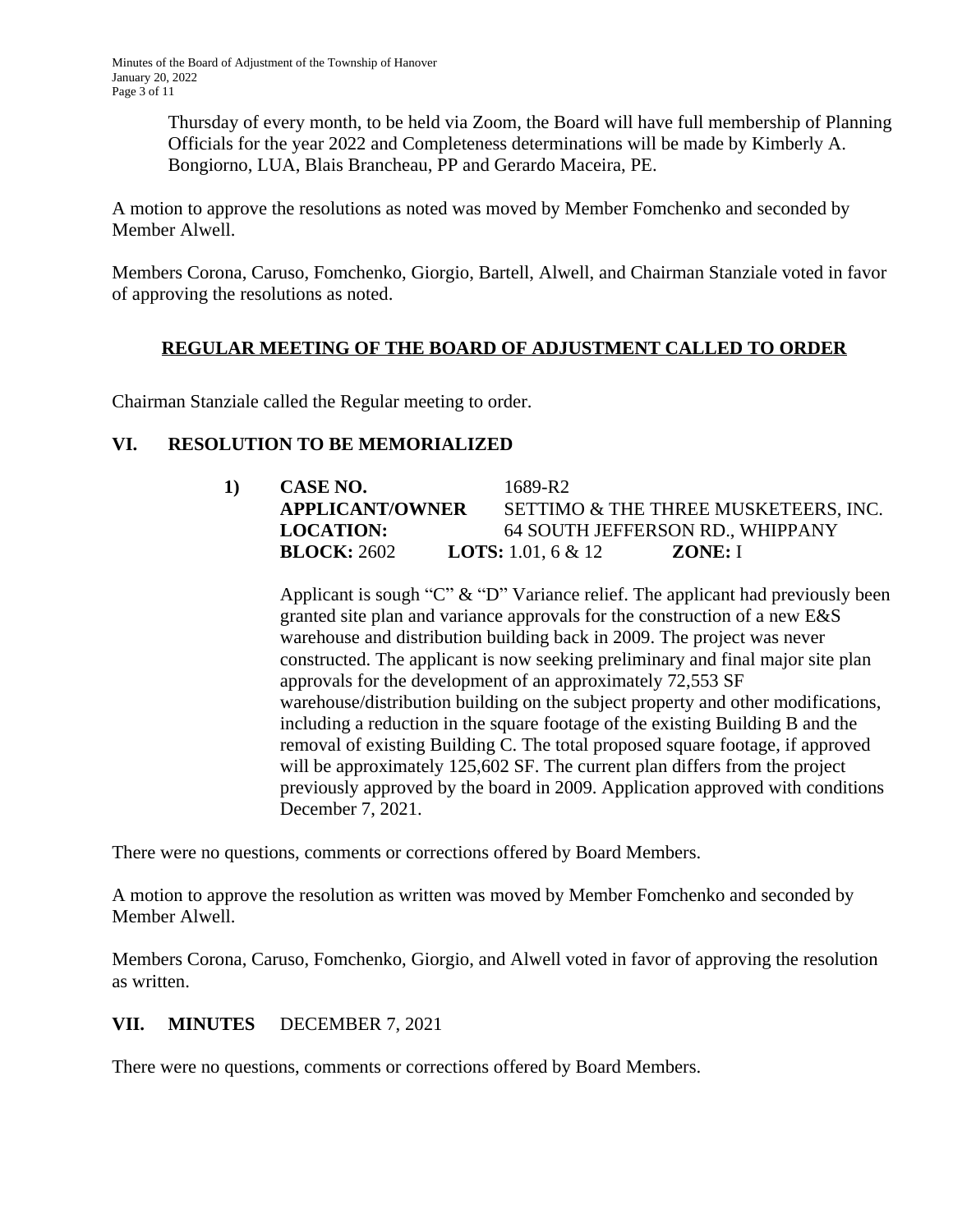Minutes of the Board of Adjustment of the Township of Hanover January 20, 2022 Page 4 of 11

A motion to approve the Minutes from December 7, 2021, was moved by Member Giorgio and seconded by Member Caruso.

In voice all present voted in favor of approving the Minutes from December 21, 2021.

## **VIII. PUBLIC HEARINGS**

| 1) | CASE NO.                             |          | 1869 |                                       |
|----|--------------------------------------|----------|------|---------------------------------------|
|    | <b>APPLICANT/OWNER</b>               |          |      | JEFFREY & MICHELLE LUTTRELL           |
|    | <b>LOCATION:</b>                     |          |      | 63 POPLAR DRIVE, MORRIS PLAINS (CEDAR |
|    | <b>KNOLLS</b> )<br><b>BLOCK:</b> 502 | LOT: $3$ |      | $ZONE: R-30$                          |

Applicant is seeking a residential "C" variance for rear yard setback in order to remove and replace the existing deck boards and railings on the existing main deck, add a new roof over a portion of the existing main deck and the smaller deck will be removed and replaced with a new landing and stairs as well as a paver patio and hot tub.

Documents for this application can be viewed at the following link:

[https://drive.google.com/drive/folders/1WBvG4CupCvW1NVYFCmczfD\\_J-XTAmcS1](https://drive.google.com/drive/folders/1WBvG4CupCvW1NVYFCmczfD_J-XTAmcS1)

*[Board decision due by:](https://drive.google.com/drive/folders/1WBvG4CupCvW1NVYFCmczfD_J-XTAmcS1) [January](https://drive.google.com/drive/folders/1WBvG4CupCvW1NVYFCmczfD_J-XTAmcS1) [29, 2022](https://drive.google.com/drive/folders/1WBvG4CupCvW1NVYFCmczfD_J-XTAmcS1)*

#### **[Board Secretary, Kimberly A. Bongiorno, LUA](https://drive.google.com/drive/folders/1WBvG4CupCvW1NVYFCmczfD_J-XTAmcS1)**

- [Read letter sent by email into the record, requesting to carry this application until March 1, 2022,](https://drive.google.com/drive/folders/1WBvG4CupCvW1NVYFCmczfD_J-XTAmcS1) [with an extension of time until March 18, 2022.](https://drive.google.com/drive/folders/1WBvG4CupCvW1NVYFCmczfD_J-XTAmcS1)

[A motion to approve granting extension of time to March 1, 2022, without further notice was moved by](https://drive.google.com/drive/folders/1WBvG4CupCvW1NVYFCmczfD_J-XTAmcS1)  [Member Fomchenko and seconded by Member Corona.](https://drive.google.com/drive/folders/1WBvG4CupCvW1NVYFCmczfD_J-XTAmcS1)

[Members Corona, Caruso, Fomchenko, Giorgio, Bartell, Alwell, and Chairman Stanziale voted in favor](https://drive.google.com/drive/folders/1WBvG4CupCvW1NVYFCmczfD_J-XTAmcS1)  [of approving the extension of time to March 1, 2022, without](https://drive.google.com/drive/folders/1WBvG4CupCvW1NVYFCmczfD_J-XTAmcS1) [further notice.](https://drive.google.com/drive/folders/1WBvG4CupCvW1NVYFCmczfD_J-XTAmcS1)

| 2) | CASE NO.           | 1865                             |
|----|--------------------|----------------------------------|
|    | <b>APPLICANT</b>   | JOHN CARUSO BUILDERS, LLC        |
|    | <b>OWNER</b>       | <b>MAR-KIDS PROPERTIES, INC.</b> |
|    | <b>LOCATION:</b>   | 116 WHIPPANY ROAD, WHIPPANY      |
|    | <b>BLOCK: 4402</b> | LOT: $6$<br>$ZONE: R-25$         |

[Applicant](https://drive.google.com/drive/folders/1WBvG4CupCvW1NVYFCmczfD_J-XTAmcS1) [is seeking to amend the allowable uses, hours](https://drive.google.com/drive/folders/1WBvG4CupCvW1NVYFCmczfD_J-XTAmcS1) [of operation and signage](https://drive.google.com/drive/folders/1WBvG4CupCvW1NVYFCmczfD_J-XTAmcS1) [to](https://drive.google.com/drive/folders/1WBvG4CupCvW1NVYFCmczfD_J-XTAmcS1) [accommodate](https://drive.google.com/drive/folders/1WBvG4CupCvW1NVYFCmczfD_J-XTAmcS1) [the applicants proposed construction office use. The applicant is](https://drive.google.com/drive/folders/1WBvG4CupCvW1NVYFCmczfD_J-XTAmcS1)  [proposing to stripe the parking lot and provide a handicap stall for a total of 6](https://drive.google.com/drive/folders/1WBvG4CupCvW1NVYFCmczfD_J-XTAmcS1)  [parking spaces as well as 2 wall mounted lighting fixtures and planting of 8 trees.](https://drive.google.com/drive/folders/1WBvG4CupCvW1NVYFCmczfD_J-XTAmcS1)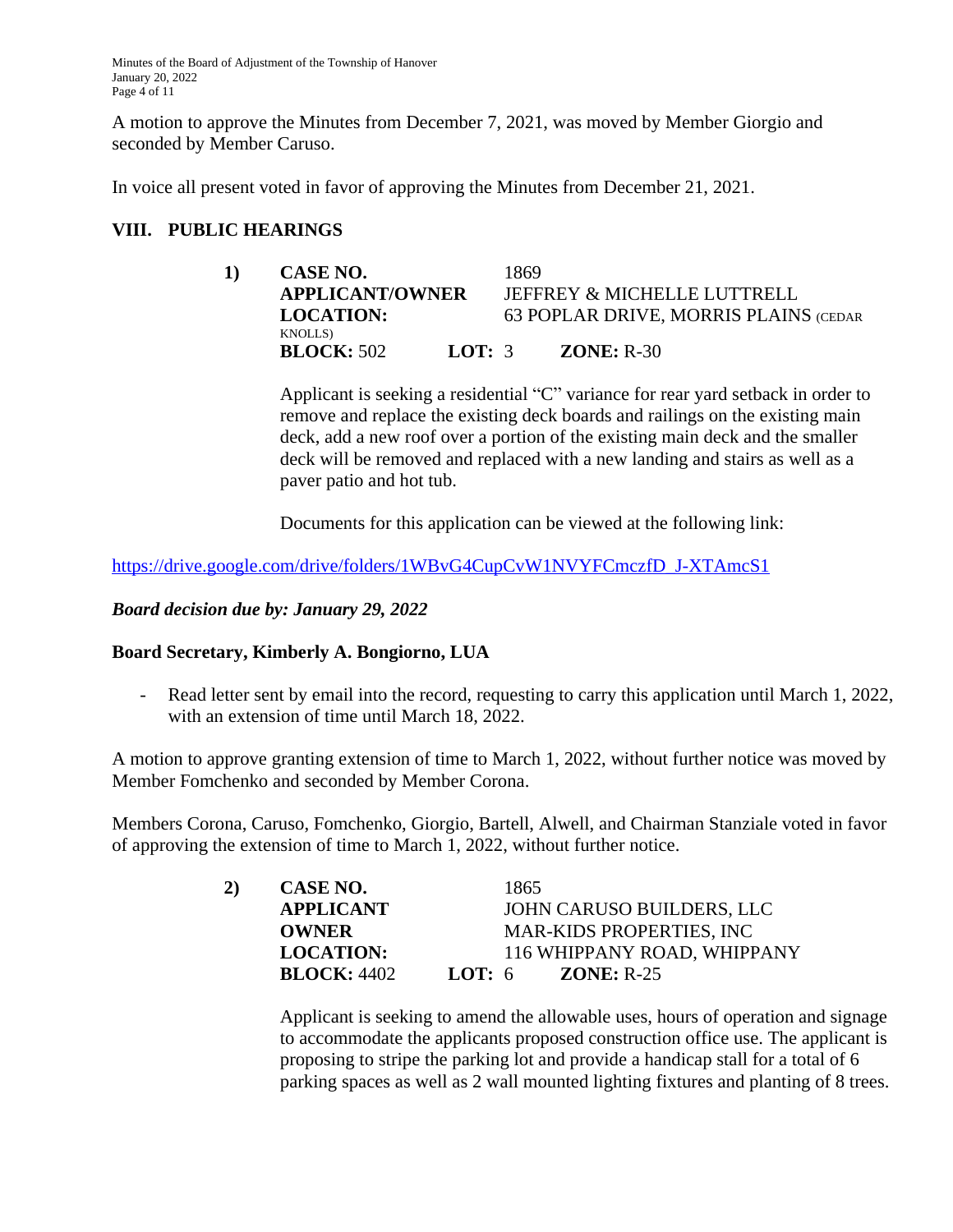Minutes of the Board of Adjustment of the Township of Hanover January 20, 2022 Page 5 of 11

Documents for this application can be viewed at the following link:

[https://drive.google.com/drive/folders/1hPIp5Av4AA2mtrbaBNTq-lfXlguZey\\_z?usp=sharing.](https://drive.google.com/drive/folders/1hPIp5Av4AA2mtrbaBNTq-lfXlguZey_z?usp=sharing)

## *[Board decision due by:](https://drive.google.com/drive/folders/1hPIp5Av4AA2mtrbaBNTq-lfXlguZey_z?usp=sharing) [January](https://drive.google.com/drive/folders/1hPIp5Av4AA2mtrbaBNTq-lfXlguZey_z?usp=sharing) [20, 2022](https://drive.google.com/drive/folders/1hPIp5Av4AA2mtrbaBNTq-lfXlguZey_z?usp=sharing)*

[Chairman Stanziale and Member Caruso recused themselves from this portion of the meeting.](https://drive.google.com/drive/folders/1hPIp5Av4AA2mtrbaBNTq-lfXlguZey_z?usp=sharing)

#### **[Rosemary Stone-Dougherty](https://drive.google.com/drive/folders/1hPIp5Av4AA2mtrbaBNTq-lfXlguZey_z?usp=sharing) [–](https://drive.google.com/drive/folders/1hPIp5Av4AA2mtrbaBNTq-lfXlguZey_z?usp=sharing) [Attorney for the Applicant](https://drive.google.com/drive/folders/1hPIp5Av4AA2mtrbaBNTq-lfXlguZey_z?usp=sharing)**

**-** [Went over what is being requested through this application.](https://drive.google.com/drive/folders/1hPIp5Av4AA2mtrbaBNTq-lfXlguZey_z?usp=sharing)

#### **[Attorney for the Board, Michael Sullivan](https://drive.google.com/drive/folders/1hPIp5Av4AA2mtrbaBNTq-lfXlguZey_z?usp=sharing)**

Requested that Mr. Caruso turns off his camera to show he is recusing himself from the Board [and if Ms. Stone-Daughtery needs him as a witness he will](https://drive.google.com/drive/folders/1hPIp5Av4AA2mtrbaBNTq-lfXlguZey_z?usp=sharing) [be called back.](https://drive.google.com/drive/folders/1hPIp5Av4AA2mtrbaBNTq-lfXlguZey_z?usp=sharing)

[Alexander Dougherty, P.P.](https://drive.google.com/drive/folders/1hPIp5Av4AA2mtrbaBNTq-lfXlguZey_z?usp=sharing) [–](https://drive.google.com/drive/folders/1hPIp5Av4AA2mtrbaBNTq-lfXlguZey_z?usp=sharing) [for the Applicant and Anthony Marucci, P.E.](https://drive.google.com/drive/folders/1hPIp5Av4AA2mtrbaBNTq-lfXlguZey_z?usp=sharing) [–](https://drive.google.com/drive/folders/1hPIp5Av4AA2mtrbaBNTq-lfXlguZey_z?usp=sharing) [for the Applicant were](https://drive.google.com/drive/folders/1hPIp5Av4AA2mtrbaBNTq-lfXlguZey_z?usp=sharing)  [sworn in by the Attorney](https://drive.google.com/drive/folders/1hPIp5Av4AA2mtrbaBNTq-lfXlguZey_z?usp=sharing) [for the Board, Michael Sullivan.](https://drive.google.com/drive/folders/1hPIp5Av4AA2mtrbaBNTq-lfXlguZey_z?usp=sharing)

#### **[Anthony Marucci, P.E.](https://drive.google.com/drive/folders/1hPIp5Av4AA2mtrbaBNTq-lfXlguZey_z?usp=sharing) [–](https://drive.google.com/drive/folders/1hPIp5Av4AA2mtrbaBNTq-lfXlguZey_z?usp=sharing) [for the Applicant](https://drive.google.com/drive/folders/1hPIp5Av4AA2mtrbaBNTq-lfXlguZey_z?usp=sharing)**

- [116 Whippany Road, Whippany, New Jersey.](https://drive.google.com/drive/folders/1hPIp5Av4AA2mtrbaBNTq-lfXlguZey_z?usp=sharing)

## **[Alexander Dougherty, P.P.](https://drive.google.com/drive/folders/1hPIp5Av4AA2mtrbaBNTq-lfXlguZey_z?usp=sharing) [–](https://drive.google.com/drive/folders/1hPIp5Av4AA2mtrbaBNTq-lfXlguZey_z?usp=sharing) [for the Applicant](https://drive.google.com/drive/folders/1hPIp5Av4AA2mtrbaBNTq-lfXlguZey_z?usp=sharing)**

- [53 Main Street, Chatham, New Jersey.](https://drive.google.com/drive/folders/1hPIp5Av4AA2mtrbaBNTq-lfXlguZey_z?usp=sharing)

[The Township Engineer, Gerardo Maceira, P.E., and the Township Planner, Blais Brancheau](https://drive.google.com/drive/folders/1hPIp5Av4AA2mtrbaBNTq-lfXlguZey_z?usp=sharing) [were](https://drive.google.com/drive/folders/1hPIp5Av4AA2mtrbaBNTq-lfXlguZey_z?usp=sharing)  [sworn in by the Attorney for the Board, Michael Sullivan.](https://drive.google.com/drive/folders/1hPIp5Av4AA2mtrbaBNTq-lfXlguZey_z?usp=sharing)

#### **[Rosemary Stone-Dougherty](https://drive.google.com/drive/folders/1hPIp5Av4AA2mtrbaBNTq-lfXlguZey_z?usp=sharing) [–](https://drive.google.com/drive/folders/1hPIp5Av4AA2mtrbaBNTq-lfXlguZey_z?usp=sharing) [Attorney for the Applicant](https://drive.google.com/drive/folders/1hPIp5Av4AA2mtrbaBNTq-lfXlguZey_z?usp=sharing)**

- **-** [Went over what is being requested and gave the reasons for it.](https://drive.google.com/drive/folders/1hPIp5Av4AA2mtrbaBNTq-lfXlguZey_z?usp=sharing)
- **-** [Introduced the witnesses.](https://drive.google.com/drive/folders/1hPIp5Av4AA2mtrbaBNTq-lfXlguZey_z?usp=sharing)

## **[Anthony Marucci, P.E.](https://drive.google.com/drive/folders/1hPIp5Av4AA2mtrbaBNTq-lfXlguZey_z?usp=sharing) [–](https://drive.google.com/drive/folders/1hPIp5Av4AA2mtrbaBNTq-lfXlguZey_z?usp=sharing) [for the Applicant](https://drive.google.com/drive/folders/1hPIp5Av4AA2mtrbaBNTq-lfXlguZey_z?usp=sharing)**

- [Has testified before this Board several times.](https://drive.google.com/drive/folders/1hPIp5Av4AA2mtrbaBNTq-lfXlguZey_z?usp=sharing)
- [All his licensing is current and in good standing.](https://drive.google.com/drive/folders/1hPIp5Av4AA2mtrbaBNTq-lfXlguZey_z?usp=sharing)
- [He is currently the owner and operator of the property; it is in a mix used zone.](https://drive.google.com/drive/folders/1hPIp5Av4AA2mtrbaBNTq-lfXlguZey_z?usp=sharing)
- [Went over the Plan packet submitted to the board with a revision date of October](https://drive.google.com/drive/folders/1hPIp5Av4AA2mtrbaBNTq-lfXlguZey_z?usp=sharing) [11, 2021, no](https://drive.google.com/drive/folders/1hPIp5Av4AA2mtrbaBNTq-lfXlguZey_z?usp=sharing)  [changes have been made.](https://drive.google.com/drive/folders/1hPIp5Av4AA2mtrbaBNTq-lfXlguZey_z?usp=sharing)
- [The left side is the office, and the](https://drive.google.com/drive/folders/1hPIp5Av4AA2mtrbaBNTq-lfXlguZey_z?usp=sharing) [right side is the one-bedroom](https://drive.google.com/drive/folders/1hPIp5Av4AA2mtrbaBNTq-lfXlguZey_z?usp=sharing) [apartment.](https://drive.google.com/drive/folders/1hPIp5Av4AA2mtrbaBNTq-lfXlguZey_z?usp=sharing)
- [Went over the improvements that are being proposed, including the](https://drive.google.com/drive/folders/1hPIp5Av4AA2mtrbaBNTq-lfXlguZey_z?usp=sharing) [number of parking spaces.](https://drive.google.com/drive/folders/1hPIp5Av4AA2mtrbaBNTq-lfXlguZey_z?usp=sharing)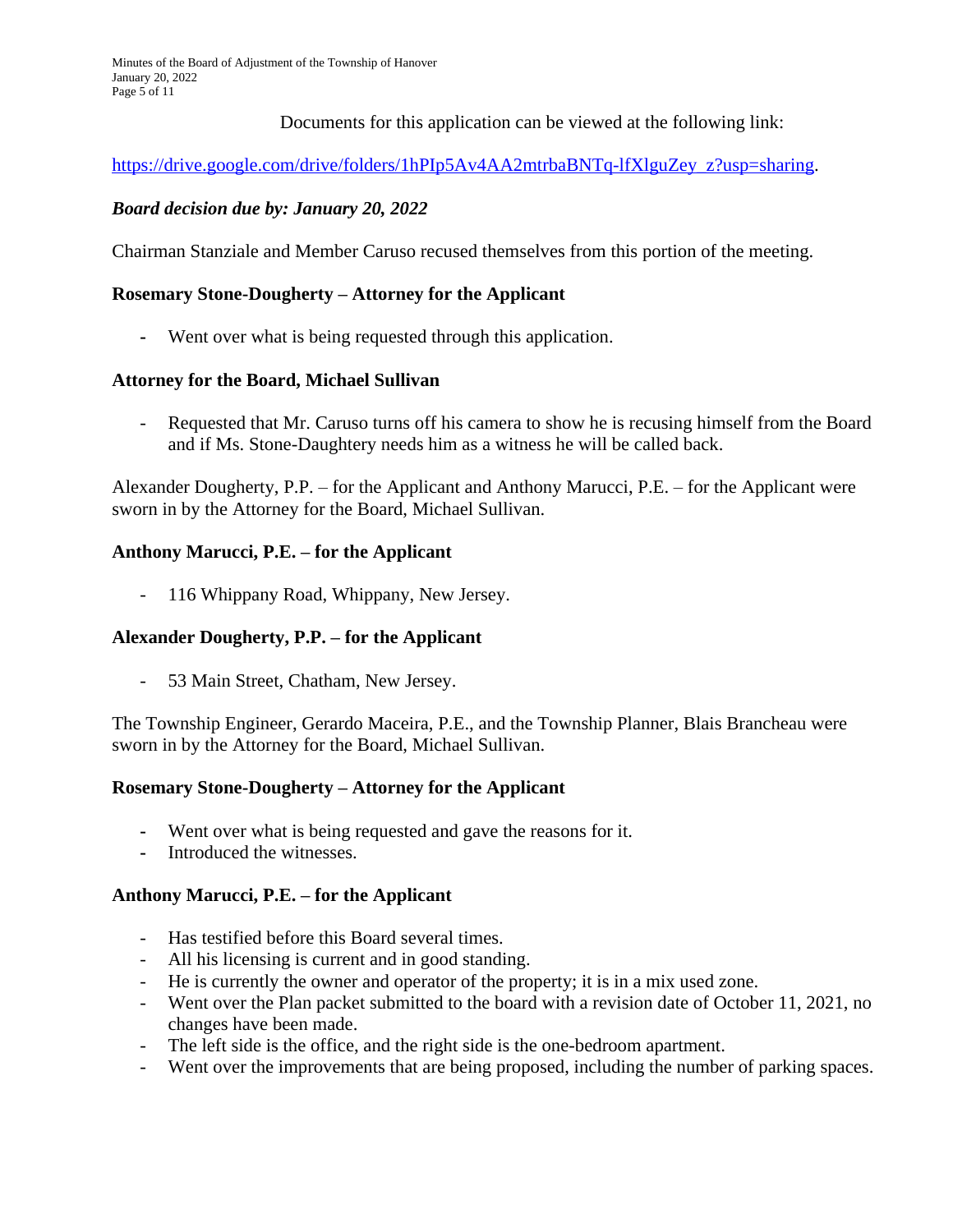Minutes of the Board of Adjustment of the Township of Hanover January 20, 2022 Page 6 of 11

## **Rosemary Stone-Dougherty – Attorney for the Applicant**

- Addressed Member Alwell question regarding the number of uses for this office.

#### **Member Fomchenko**

- Stated, the reason that we gave a use variance for the office to be approved for Engineering was because we wanted it to be specific for engineering to ensure that any other use for any other type of business would be acceptable and I would like to know why we should deviate from that scenario so that if Mr. Caruso decides to sell the building to a different type of use then it would have to come back to the board for approval.

## **Rosemary Stone-Dougherty – Attorney for the Applicant**

- If we have a use that it is almost identical to the current use, it becomes an issue of whether an engineer's office is any different than a contractor's office if it has the same number of employees, etc., and further elaborated on it.
- We are not proposing to open this up.

## **Attorney for the Board, Michael Sullivan**

- The issue is obvious, if we approve this, in a couple of years the construction office and then an accountant comes in, and they can comply with what is in the resolution then the applicant is going to say why do I need to comeback for that kind of application.
- On the other hand, I do not think we can just say, there are nine hundred uses in the planner's April report and we are just going to allow any one of those, so we are going to wait for the planner's report.

#### **Alexander Dougherty, P.P. – for the Applicant**

- Gave his professional and educational background.
- Has testified before several other boards.
- Accepted by the Board.

## **Exhibit**  $A - 1$

- A photograph that shows the front of the office as it currently stands, it also shows its sign.

## **Exhibit A**  $-2$

- Another head on image of the structure.

## **Exhibit A**  $-3$

It is a picture taken on the rear of the property at an angle of the parking, showing that there is adequate parking.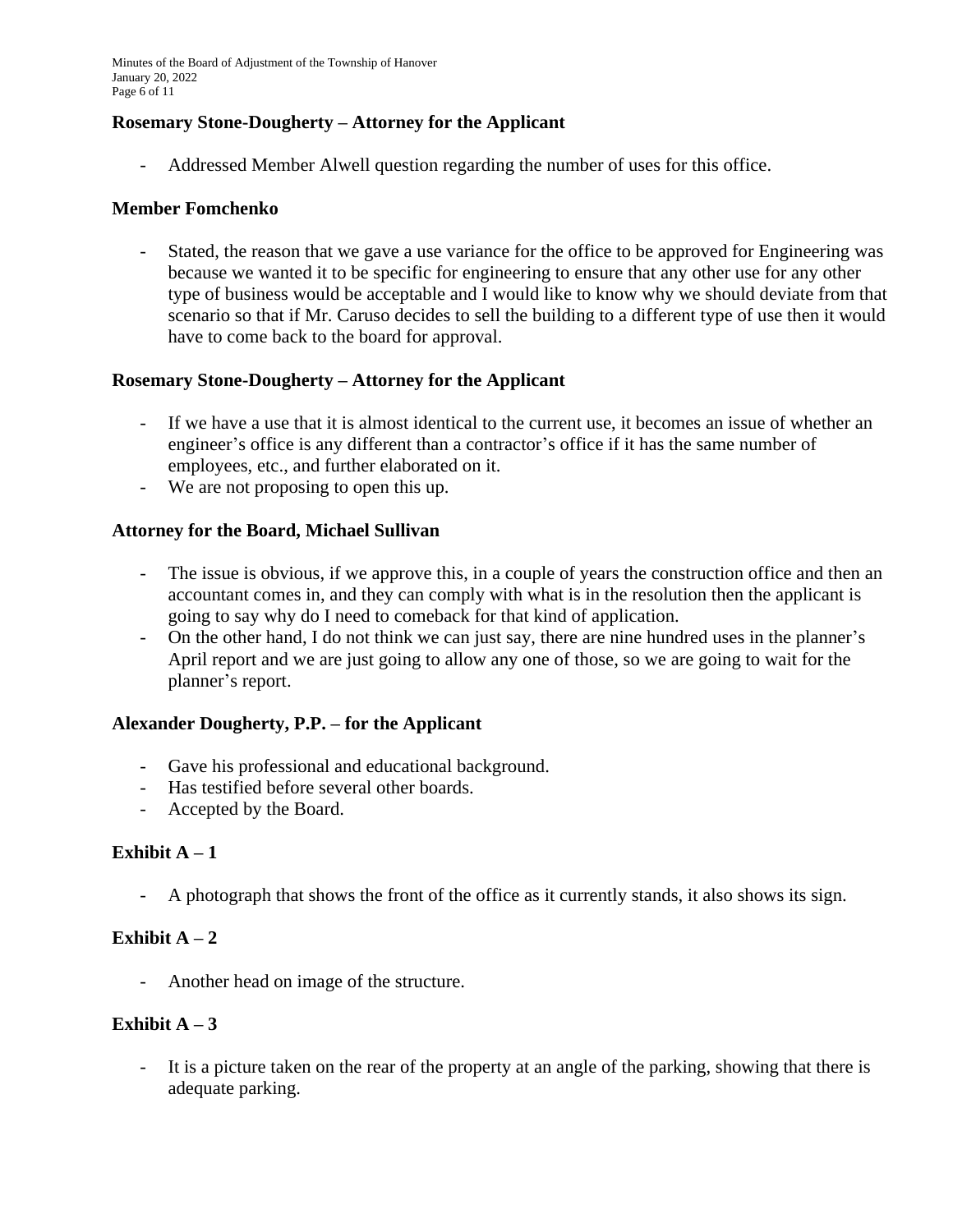Minutes of the Board of Adjustment of the Township of Hanover January 20, 2022 Page 7 of 11

## **Exhibit A**  $-4$

- It is a photograph showing where the proposed plantings will be located.

## **Exhibit A**  $-5$

- It is a photograph of Whippany Road, because it is important to know the character and trades of it.

# **Exhibit A**  $-6$

- It is a picture of the freestanding sign, and we would like to request to keep the sign illuminated.

# **Exhibit A**  $-7$

It is a photograph showing two parcels over, it has an illuminated sign, it is a dentist office.

# **Exhibit**  $A - 8$

It is photograph of an office space across the street, I know it is a different zone.

## **Alexander Dougherty, P.P. – for the Applicant**

- Continued with his testimony, gave the location of the site, it is a use that does not depend on foot traffic.
- Went over the conditions of the site internally and externally, explained where the ingress and egress are for the commercial and residential use.
- The impact is minimum if any. The site has been designed to function effectively and safely.
- There is no outdoor equipment.
- This is a support use similar of an engineer use.
- If we keep within the building itself with 621 sq. ft., adhere to the performance standards, pretty much of what we see here is within the same use category at least form the North American classification system and we use this as an administrative office any of these uses can occupy that space and adhere to an engineering contractor building narrative, but as administrative office.
- We reviewed his memo dated December 18, 2021, we are going to go with the stripped parking, and enlisted all the other proposed improvements.
- We are seeking to also get approval for the sign to continue to be illuminated, and the other condition that we are asking for is a two-hour extension of the hours of operation on the weekdays the weekends what it was approved previously.
- No other improvements are being requested.
- I believe the proposed improvements will have no negative impact on the neighborhood or the area and gave his reasons to believe that.

Open to the Board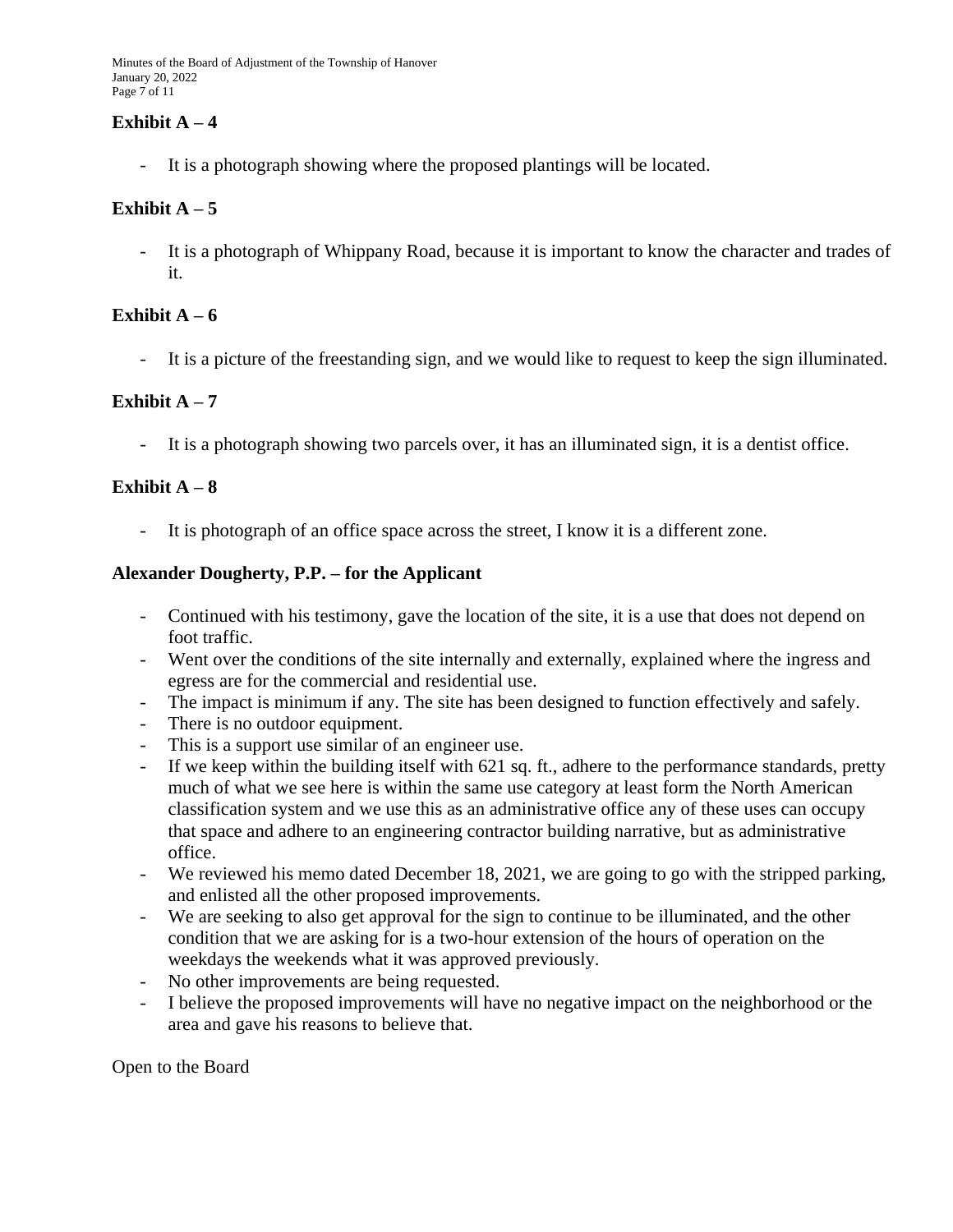## **Anthony Marucci, P.E. – for the Applicant**

- Addressed member Fomchenko's questions regarding the types of trees that will be planted.

## **Alexander Dougherty, P.P. – for the Applicant**

- Addressed Mr. Brancheau's question regarding the medical use with four employees and two residents and how the parking would be accommodated.
- Addressed Mr. Brancheau's question regarding item 'six,' following the list of potential medical uses in sections 'A' and 'B'

#### **Township Planner, Blais Brancheau**

- Went over some of the restrictions that would apply depending on the use that is being permitted and further elaborated on it.

## **Rosemary Stone-Dougherty – Attorney for the Applicant**

My client is willing to withdraw item number 'six' altogether.

#### **Attorney for the Board, Michael Sullivan**

- Blais, if the resolution limited the use to General office use, non-medical that cannot involve high volumes of customer visitation, would that cover it?

#### **Township Planner, Blais Brancheau**

It does, the problem with the term low volume or customer visitation. You need to be more specific than that and further explained it.

#### **Attorney for the Board, Michael Sullivan**

- It is self-limiting based upon the square footage of the office area; I would be comfortable with that.
- I do believe it is self-regulating to a great extent based on the parking and the square footage.

#### **Board**

- Member Giorgio, if you leave it too open ended then you could have problems later down the road and if the applicant is willing to remove the request for medical, could we just accept it that way?

#### **Township Planner, Blais Brancheau**

- I had stipulated that the illuminated sign be turned off when the business is closed and if we could make that hourly.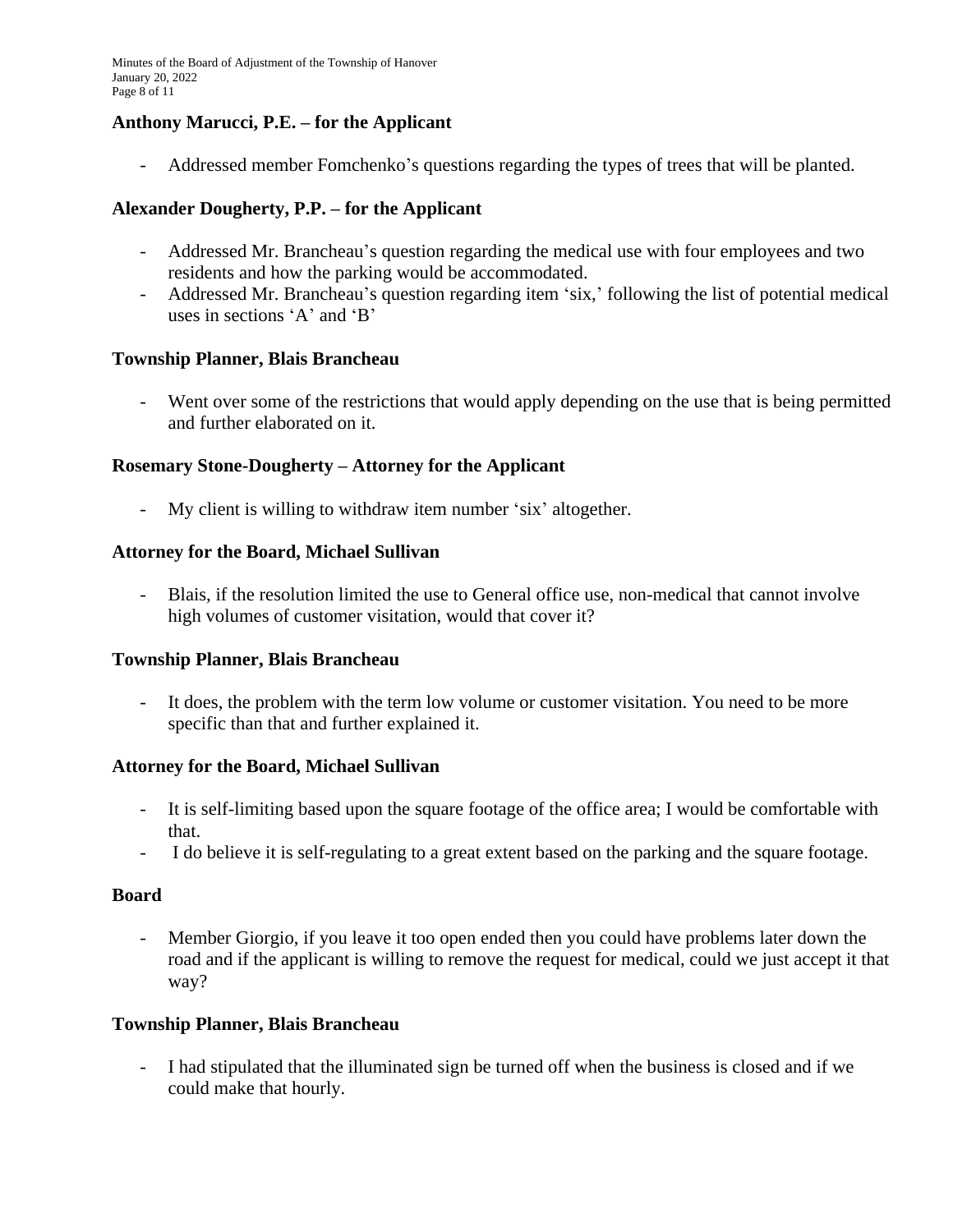Minutes of the Board of Adjustment of the Township of Hanover January 20, 2022 Page 9 of 11

- A detail of the sign should be added to the plan.
- The conditions of the original conditions of approval except specifically modified be carried forward as well.

## **Rosemary Stone-Dougherty – Attorney for the Applicant**

- No problem to that.
- Understood, I think we have addressed them all.

# **Anthony Marucci, P.E. – for the Applicant**

- Addressed Member Giorgio's question regarding when vehicles leave the parking area and access Whippany Road.

Open to the Public for comments and or questions

After hearing none after seeing none

Close to the Public

## **Member Fomchenko**

- I have no problem with John being granted a variance for the construction office but what troubles me is, why are we adding other uses when in the past the resolution specifically said any other use had to come before the Board of Adjustment.
- I am trying to think of the people in the residential neighborhood if all these other uses are granted then these people would have no say in the future about the changes that are being made or how it would affect them.
- I am trying to understand why we must add more uses along with the construction office, it is just my opinion.

## **Attorney for the Board, Michael Sullivan**

- The applicant is just trying to avoid the duplication of these substantially similar uses and if certain parameters are put in place the public would be protected, that is their position.
- I think I would say administrative or professional, non-medical office that does not involve high volumes of customer visitation that is kind of the language with which we would work. Whether that satisfies the board that is up to you.

## **Board**

- Ms. Fomchenko, I think the use would have to be substantially similar.

## **Attorney for the Board, Michael Sullivan**

- We could add that also.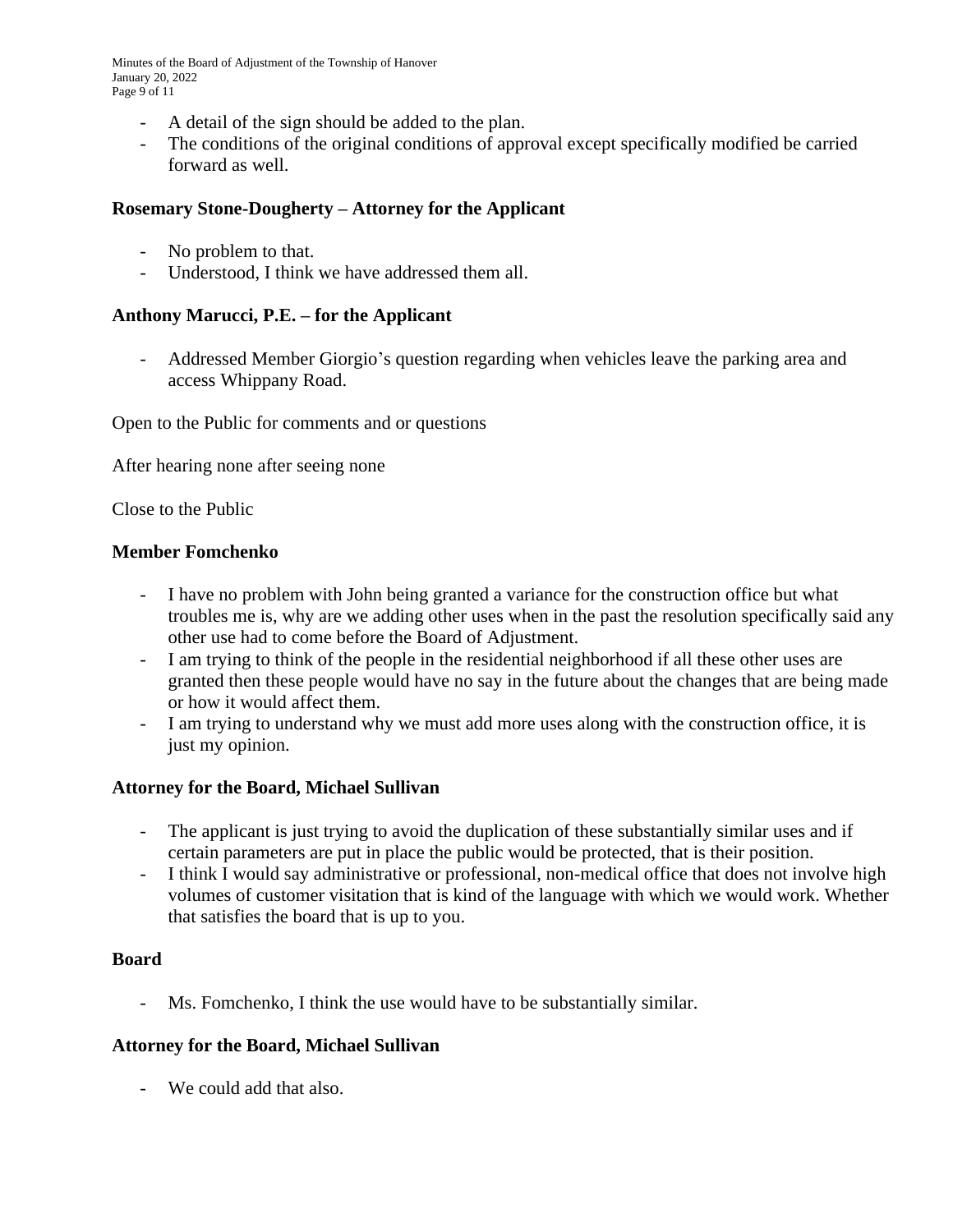Minutes of the Board of Adjustment of the Township of Hanover January 20, 2022 Page 10 of 11

- Ms. Stone-Dougherty, do you have any conclusions?

# **Township Planner, Blais Brancheau**

- In response to my suggestion and your agreement to comply with the conditions of Case 1667 except as specifically modified.
- The sewerage authority had conditions related to an application, related to a service contract and a control manhole. Did the sewerage authority issue a report to that?
- I would just suggest that just as a matter of law it would have to go to the HSA to determine if an application is needed or the prior application suffices and further elaborated on it.
- The one that is concerning to me is condition 'eleven,' it says the following, conditions recommended by the construction code official, he recommended barrier free access, rear stairs repaired or replaced, and handicap parking.

# **Anthony Marucci, P.E. – for the Applicant**

- After we purchased it in 2008, after we got the approval, it was inspected by the construction office and all I needed to do was to bring the fire extinguisher and it got approval.
- Addressed Mr. Brancheau's question regarding the smoke detectors.

# **Attorney for the Board, Michael Sullivan**

- If this application is approved and we include the four conditions of your report, the fourth one says, 'carrying forward all the prior conditions,' we would just make a note that with respect to comment 'eleven,' that the barrier free access is only if required by building code.
- This is an application for a use variance, sign variance, a site plan approval, a 'D' variance for the use and a 'C' variance for the sign if the board is going to act favorably, we would make it subject to compliance with the four items in Mr. Brancheau's December 7, 2022, memo, that are set forth in section 'B' under additional comments and recommendations except noting that with respect to four which carries forward those previous conditions from the 2008 resolution, item number '11' that barrier free access would only be required if by it is necessitated by building code.
- It will institute the conditions suggested in Mr. Dougherty planning memorandum of page 'two,' except that item 'six' we are going to change it so that its uses are listed to administrative and professional office of substantial similar to the contractor's office that does not involve high volume of customers through visitation.
- The sign illumination will be turned off when the business is closed.
- They will obtain 'HSA' approval if necessary.
- All medical uses are excluded.

A motion to approve this application with conditions was moved by Member Giorgio and seconded by Member Bartell.

Corona, Fomchenko, Giorgio, Bartell, Donaldson, and acting Chairman Alwell voted in favor approving this application with conditions.